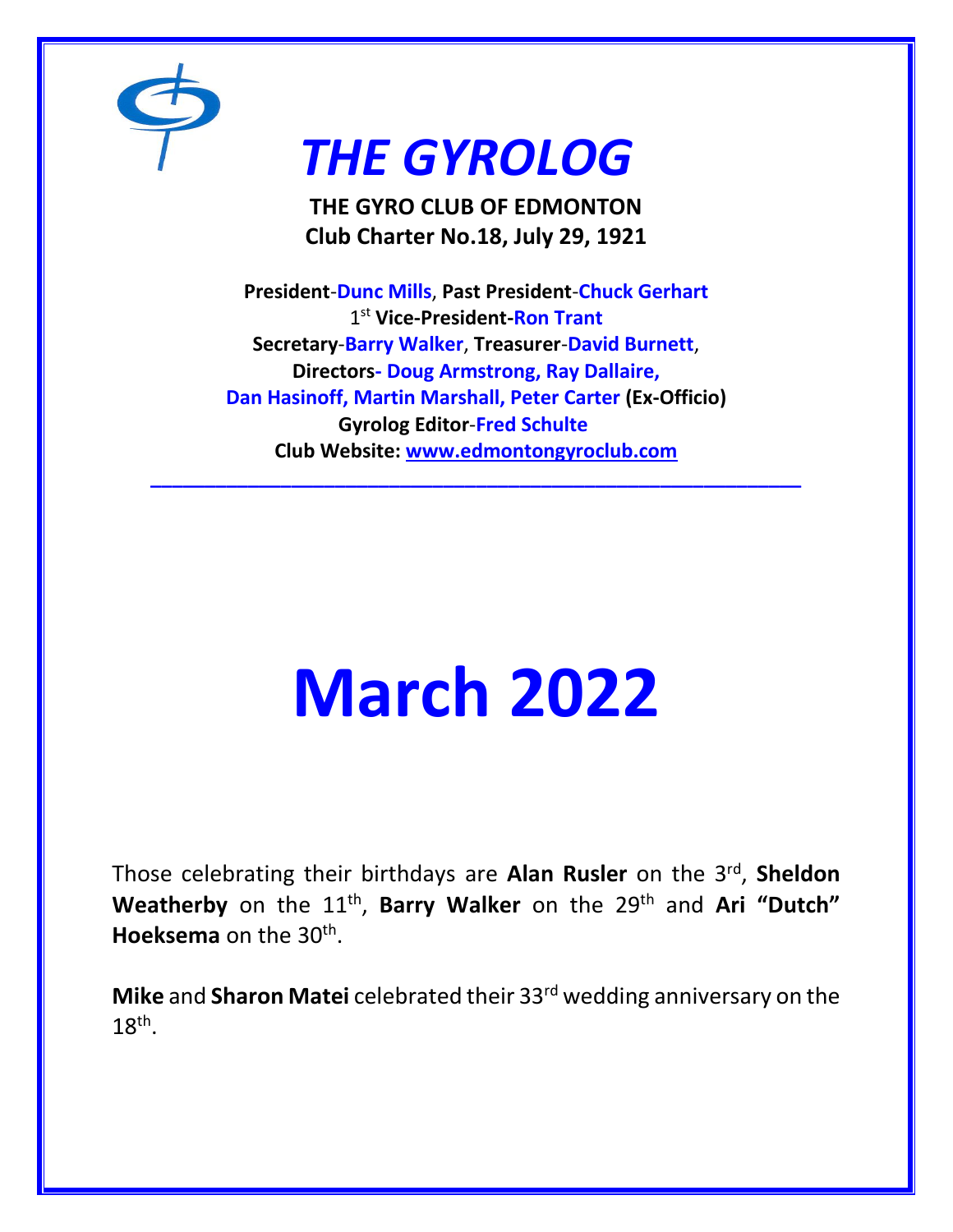

We acknowledge the peaceful passing of **Marjory Fairbridge**, age 89, on February 7, 2022. She was resting comfortably at her Edmonton home with her children at her side. Marjory will not only be missed greatly by her family, but also by her many friends and the caregivers at Laurel Heights Retirement Residence.

Marjory was born on March 29, 1932, in Scholes, Yorkshire, England to Willie and Florence Pitchforth. She married Peter on September 6, 1952, and emigrated to Canada later that year, settling in Kentville, Nova Scotia. It was the start of a military life that would eventually see the family settle in Edmonton during the summer of 1970.

Marjory was the loving wife of the late **Peter Fairbridge**, and is survived by her eldest son, Paul (Lesley), daughter, Michele (Rick), and youngest son, Mark (Roberta). She was a grandmother to 10 grandchildren and 22 great grandchildren. Marjory was a true home maker. She loved to sing, garden, cook, go on trips in the RV, raise dogs, knit, host, and attend family gatherings. Marjory was an active member at Dayspring Presbyterian Church, she enjoyed attending Daughters of the Nile and Gyrette's, served as a Guardian for the International Order of Job's Daughters and was a frequent medal winner during her later years competing in the annual All Seniors Care Games at Laurel Heights Residence. Marjory was a big fan of Star Trek, she was an avid reader, and harbored an incredible knowledge of the history of the British monarchy.

A memorial service was held on Sunday, February 20, at Westlawn Funeral Home, Edmonton, Alberta.

**Peter Fairbridge** was sponsored by **David Burnett** in 2001 and served as a director from 2001 to 2004. He also served as Editor of the Gyrolog in 2006-07.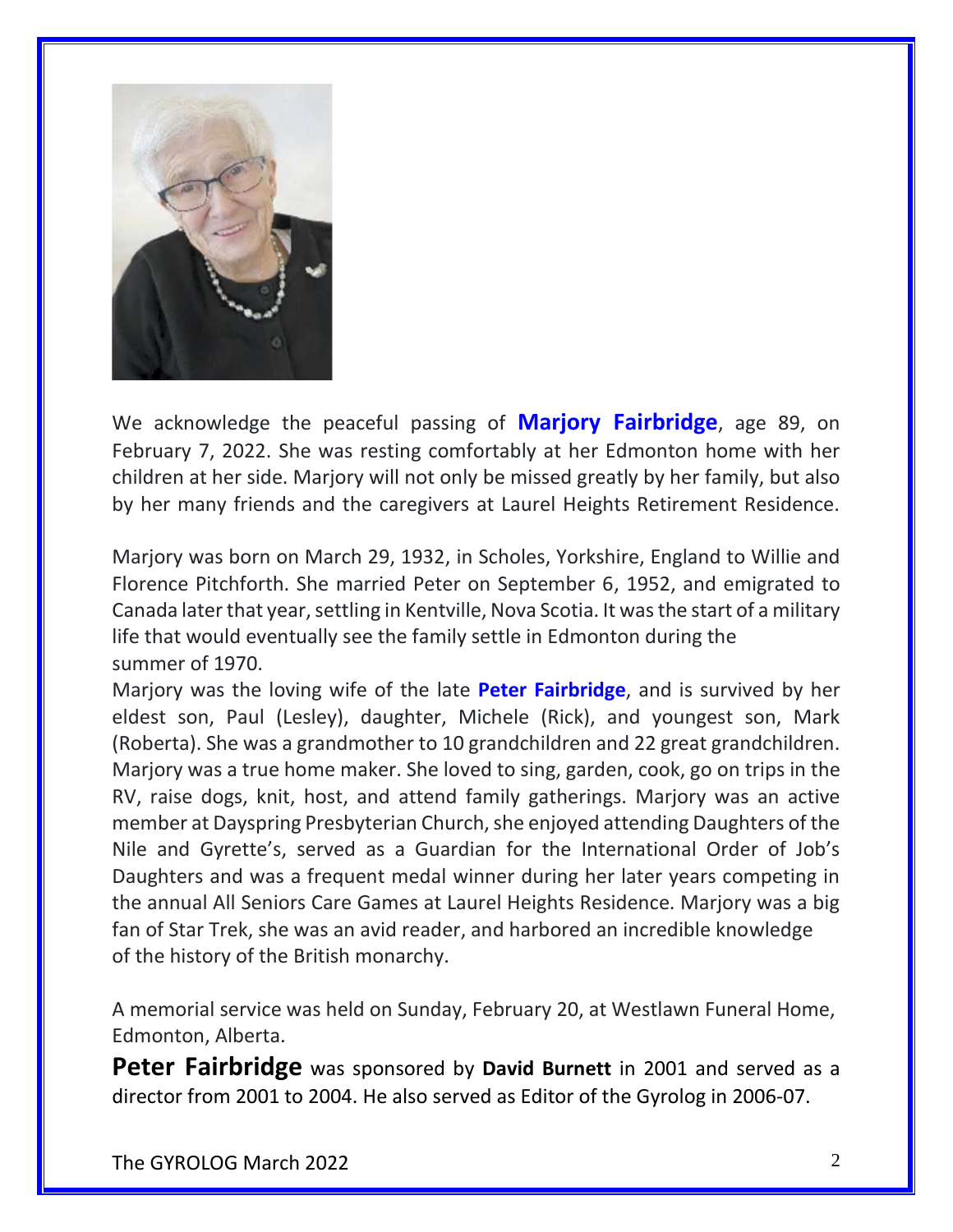

It is with regret and sadness that we acknowledge the passing of **Vicky Georgia Garbutt** on February 18, 2022**.** Vicky met **Warren Garbutt** when they were 14 years old, and they have been together for 68 years and were married on September 5, 1959. They travelled the world together. They raised three sons: Ron (Julie Clayton Coleton), Greg (Vivienne Bailey Cassie Brookie), and Tim (Darcy Megan Ryan).

Vicky loved her 7 grandchildren. She did so much babysitting, and Friday night sleepovers became a staple. Nana was always up to date with their lives. She had many dear friends through years of gourmet group, golf ladies league, McDonald's coffee, Gyrettes and churches (Dayspring Presbyterian, Riverbend United, Onoway Baptist) and at work at Laidley property management.

She was born to parents Birdie Fries and James Fries, on May 24, 1939, in Regina, Saskatchewan. Vicky's passing is also mourned by her sister Rhonda (Brad) and niece Jill (Chris Cassie Hailey).

A Christian Celebration of Life was held on March 3rd at the Derrick Golf and Winter Club.

Vicky was an active member of the Gyrettes since 2005 and she will be missed.

The GYROLOG March 2022 3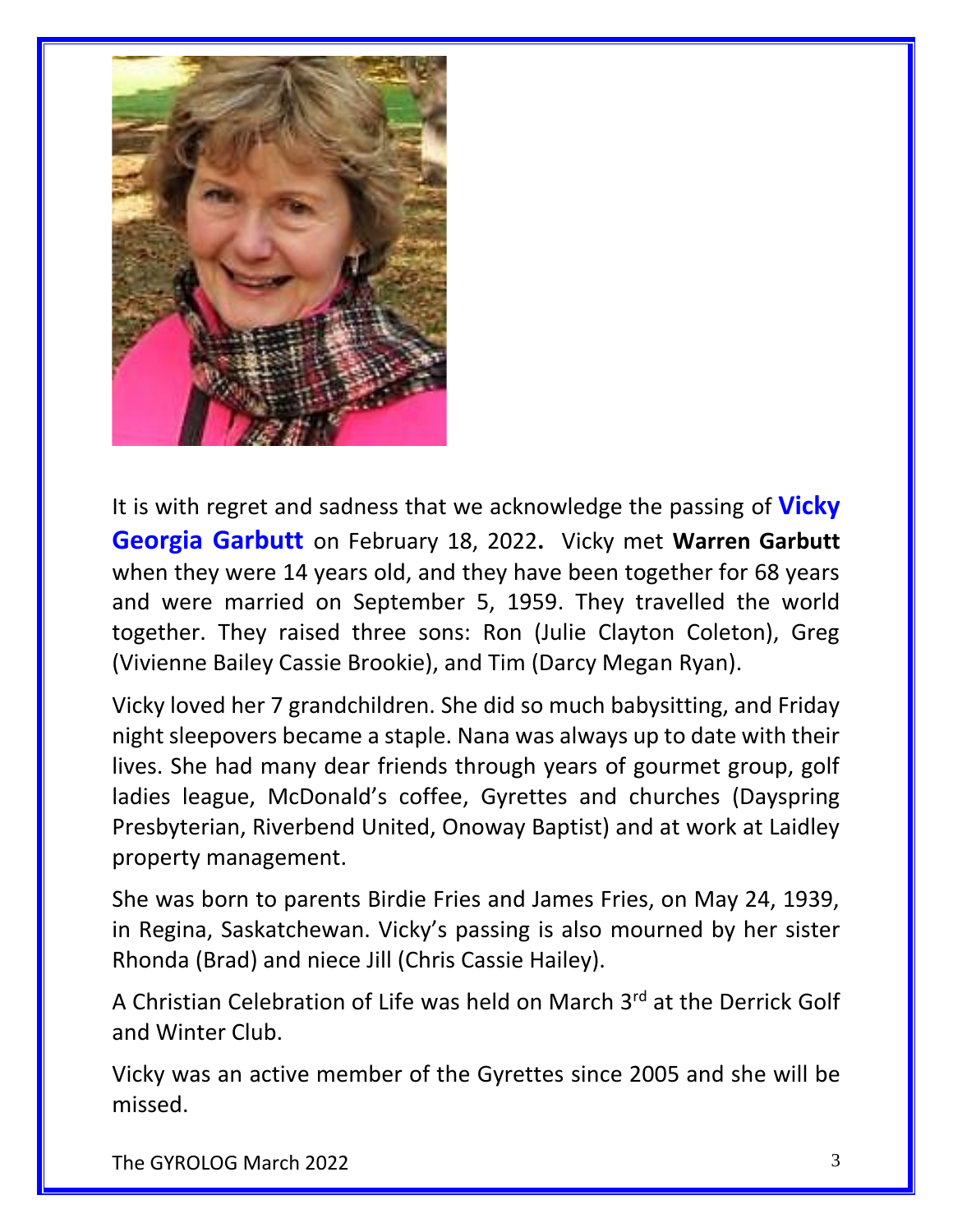

It is with regret that we acknowledge the death of **John Mann** in Lethbridge on February 23, 2022, at the age of 81.

John is survived by his wife Brigitte Mehlhorn, and his three children: Crystal (Heidi), Kevin (Christine) and Stuart. He is also survived by his grandchildren, Ivory, Makiah, Phoenix, Darren, Emily, and Cassie. John was predeceased by his wife, Gail, of 34 years.

John spent many years travelling the province while working with the Rural Electrification and Utilities Branch. The family enjoyed summers at the cabin, and family vacations such as trips to Hawaii and Disneyland. John was an avid golfer and could always find an excuse to fit in a game of golf.

John married Brigitte in 2019 and he relocated to Lethbridge. Brigitte was very supportive to John as he faced his illness. A small family memorial service was held in Edmonton on March 9<sup>th</sup>, 2022.

John was introduced to Gyro by **Allan Warrack** and was inducted into the Edmonton Gyro Club on December 19, 2006. He served as **President** in 2014-15. John was a true friend, and he will be missed.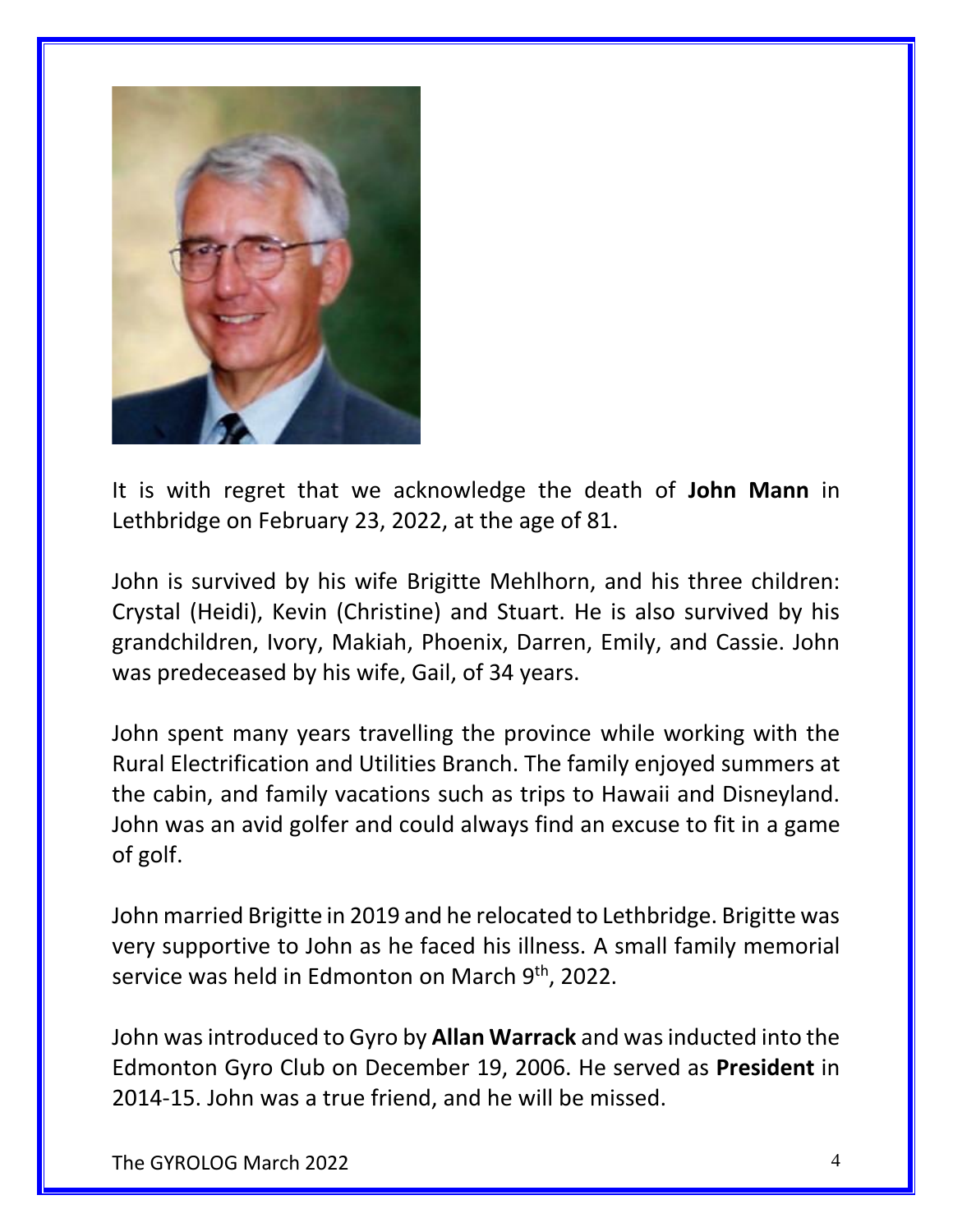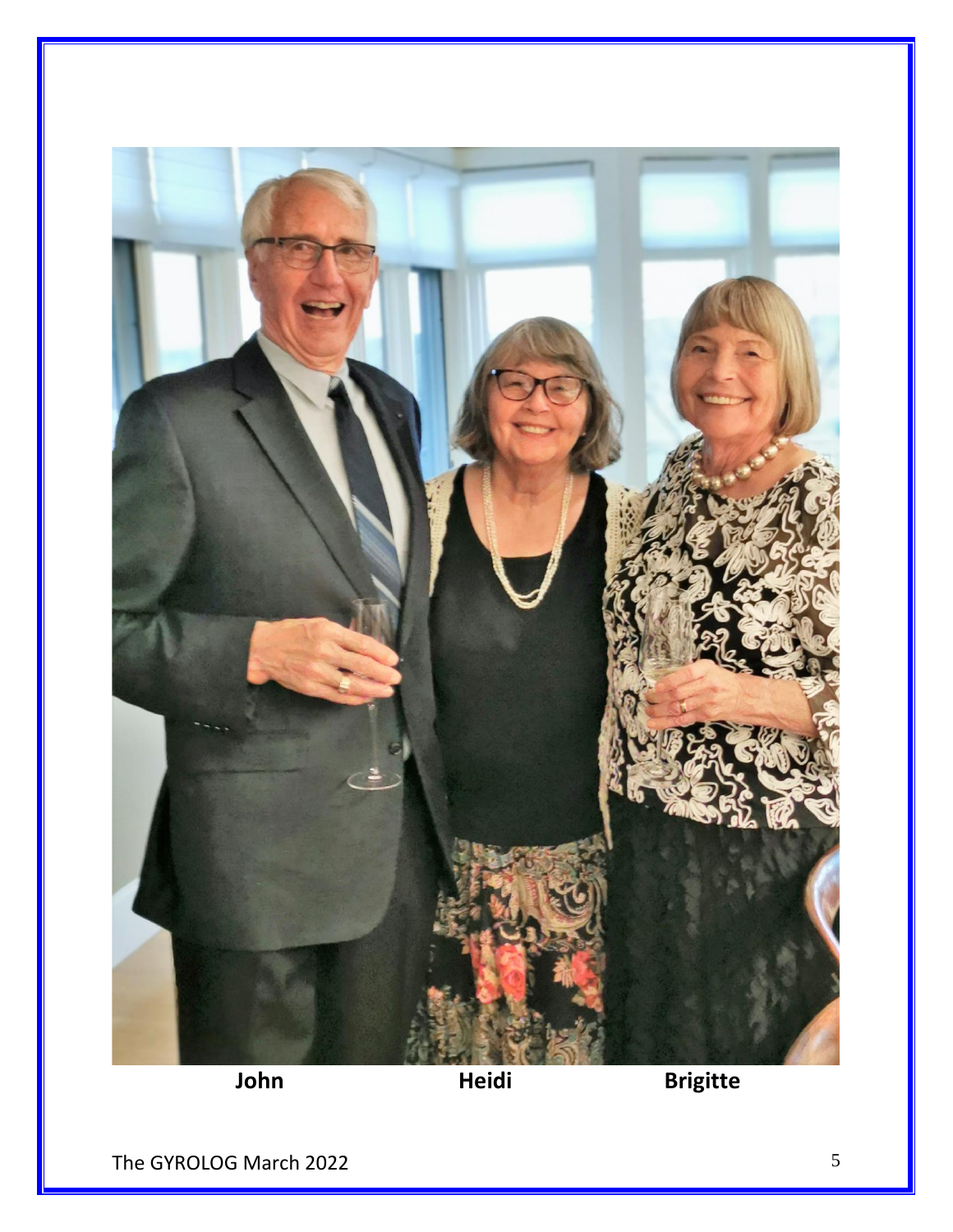**President Dunc Mills** welcomed 21 Gyros to the March 1<sup>st</sup> luncheon meeting held at the Derrick Golf and Winter Club. **John Boyd** began the meeting with a welcoming tune on the xylophone. **Peter Carter** led the singing of Cheerio and **Doug Armstrong** presented a Robbie Burns Grace.

President Dunc spoke of his friend, **Bill Lewis** who was a lead columnist with the **Little Rock Gazette in Arkansas**. Bill passed on the following item which was read out.

# **AN AMAZING 2 LETTER ENGLISH WORD**

A reminder that one word in the English language That can be a noun, verb, adjective, adverb, and preposition. **"UP"**

This two-letter word in English has more meanings than any other two-letter word, and that word is **"UP"!** It is easy to understand **UP**, meaning toward the sky or at the top of the list, but when we awaken in the morning, why do we wake **UP?**

At a meeting, why does a topic come **UP?** Why do we speak UP, and why are the officers **UP** for election and why is it **UP** to the secretary to write **UP** a report? We call **UP** our friends, brighten **UP** a room, polish **UP** the silver, warm **UP** the leftovers and clean **UP** the kitchen. We lock **UP** the house and fix **UP** the old car.

At other times, this little word has real special meaning. People stir **UP** trouble, line **UP** for tickets, work **UP** an appetite, and think **UP** excuses.

To be dressed is one thing but to be dressed **UP** is special.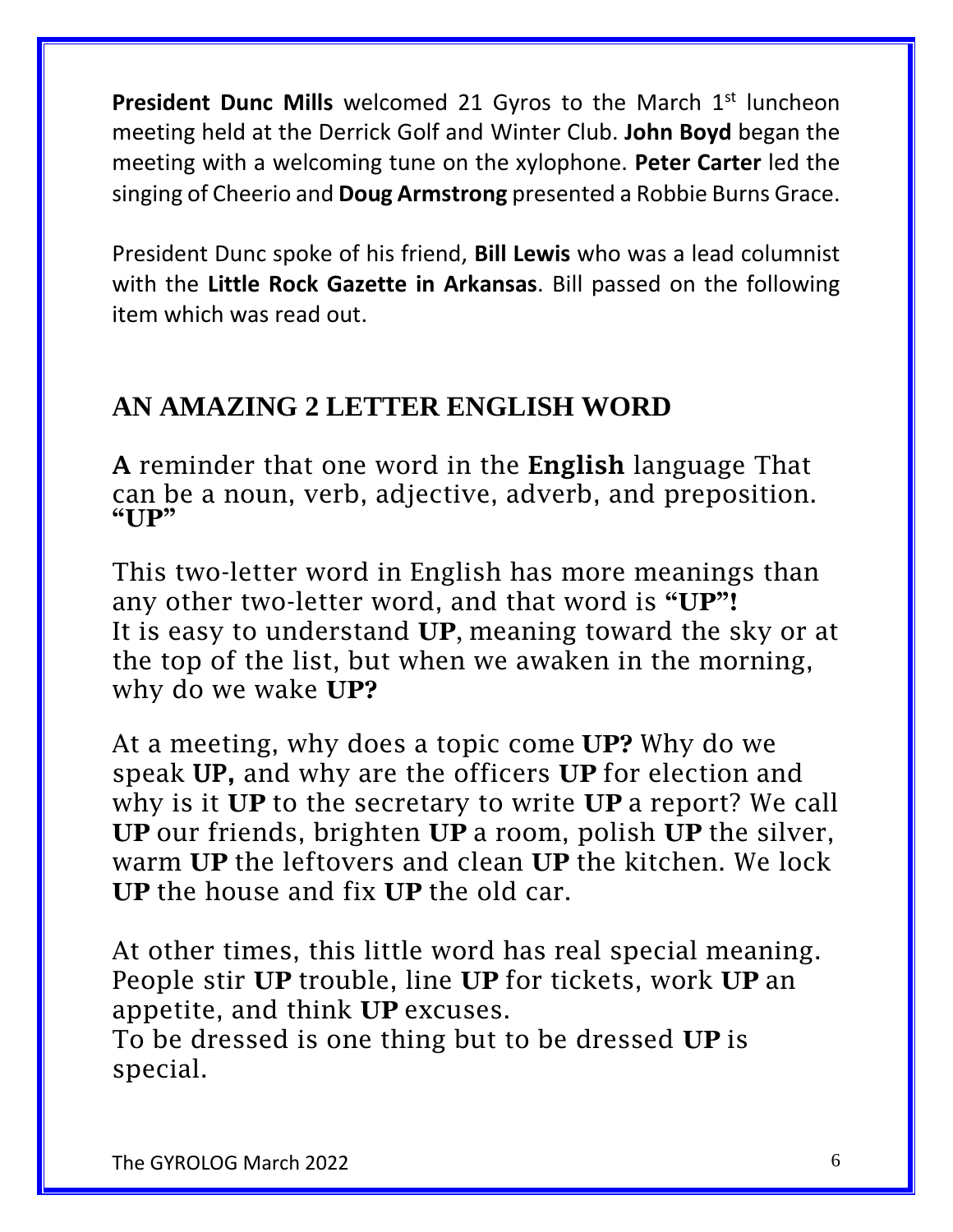And this **UP** is confusing: A drain must be opened **UP**  because it is stopped **UP!**

We open **UP** a store in the morning, but we close it **UP** at night. We seem to be pretty mixed **UP** about **UP!**

To be knowledgeable about the proper uses of **UP,** look **UP** the word **UP** in the dictionary. In a desk-sized dictionary, it takes **UP** almost ¼ of the page and can add **UP** to about thirty definitions. If you are **UP** to it, you might try building **UP** a list of the many ways **UP** is used.

It will take **UP** a lot of your time, but if you don't give **UP,** you may wind **UP** with a hundred or more. When it threatens to rain, we say it is clouding **UP.** When the sun comes out, we say it is clearing **UP.** When it rains, the earth soaks it **UP.** When it does not rain for awhile, things dry **UP.** One could go on and on, but I'll wrap it **UP** for now. ..my time is **UP!**

Oh… one more thing: What is the first thing you do in the morning and the last thing you do at night? **U P!**

**President Dunc** also read out a number of statements about **understanding engineers:**

To the optimist, the glass is half-full. To the pessimist, the glass is halfempty. To the engineer, the glass is twice as big as it needs to be.

What is the difference between mechanical engineers and civil engineers? Mechanical engineers build weapons. Civil engineers build targets.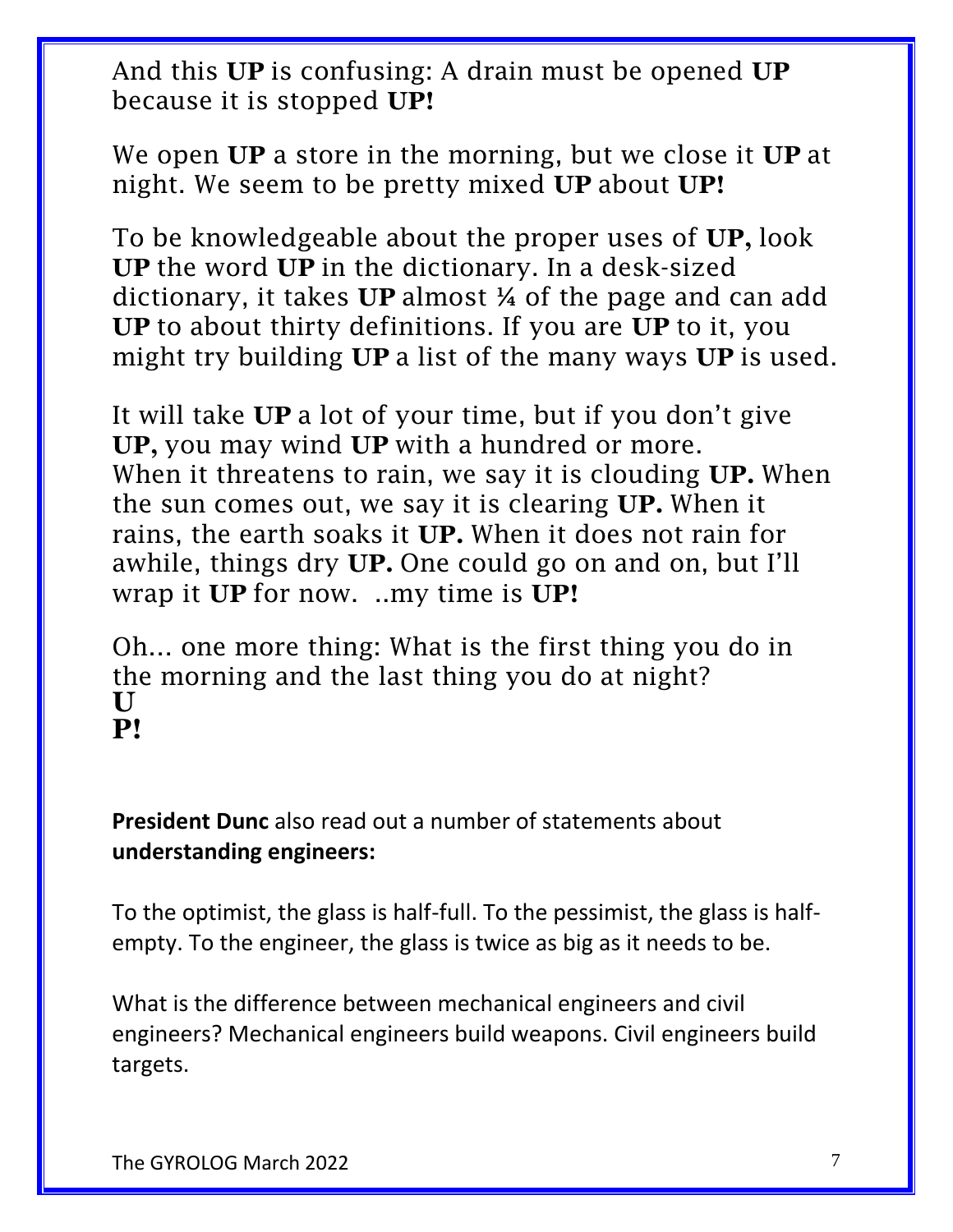The graduate with a Science degree asks, "why does it work?" The graduate with an Engineering degree asks, "How does it work?" The graduate with a Commerce degree asks, "How much will it cost?" The graduate with an Arts degree asks, "Do you want fries with that?"

Normal people believe that if it ain't broke, don't fix it. Engineers believe that if it ain't broke, it isn't sufficiently complex yet.

**John Boyd** was the winner of the Free Lunch draw.

**President Dunc Mills** welcomed 48 Gyros and Gyrettes to the March 15th **St Patrick's Day** Dinner held at the Derrick Golf and Winter Club.

**-----------------------------------------------------------------------------------------------** 

**Larry Dobson** led the singing of Cheerio and Jim Lochhead presented the Grace.

We were treated to a wonderful buffet consisting of Lamb Guinness Stew, Hearty Shepherd's Pie, "Green Salad", Pesto Roasted Fingerling Potatoes, Green Beans Almondine and Braised Cabbage.

**President Dunc** thanked **Cathy Johnson,** President of the Gyrettes and her able team of **Bronwyn Swanson** and **Carol Dobson** who prepared the spectacular Irish table centrepieces and supplied the song sheets.

**John Boyd,** also known as "Seamus O'Boyd" spoke of his five trips to Ireland with his wife **Marion**. Their first trip was on their honeymoon where they drove from Dublin, Scotland to Belfast, Ireland in a Volkswagen. While in Ireland, John and Marion visited the **Blarney Stone,** a block of Carboniferous limestone built into the battlements of Blarney Castle, Blarney, about 8 kilometres (5 miles) from Cork, Ireland. According to legend, **kissing the stone endows the kisser with the gift of the gab (great eloquence or skill at flattery).** 

One century back, The old-fashioned way was to hold people's ankles and then hang them upside-down **so they could kiss the stone**, but this practice came to an end when a traveler slipped free from his friend's grasp and hurtled down to his death.

The GYROLOG March 2022 8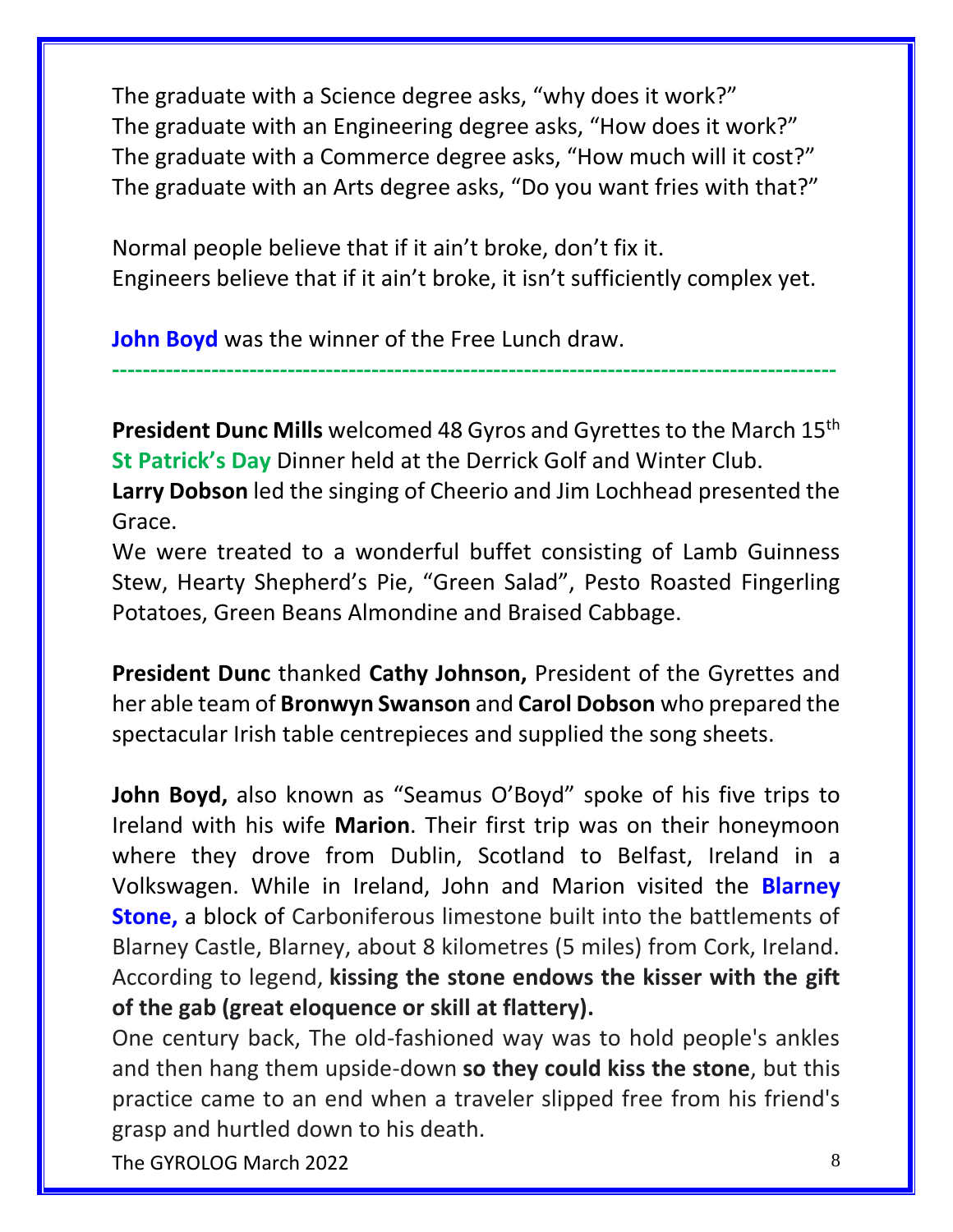Apparently, Mick Jagger of the Rolling Stones attempted to kiss the stone and his lips became stuck on the rock due to the cold temperature.

**Ron Trant** spoke of his trip to Dublin, where he and his wife Theresa rented a car and drove to Galway. They stopped at a pub and noted that there were no waiters and that you were expected to go the bar and order your drinks. Ron ordered two Guinness beers which were served only half full. Ron, then noted that other patrons were being served and his glass was still half full. He was advised that once the foam had settled they would top up their glasses.

*Ron's ancestors were from Dovea, County Tipperary and his family came to Canada in 1905.*

**Larry "Francis" Dobson** led the group in the singing of five Irish songs interspersed with various bits of humour:

| <b>Molly Malone</b>   | <b>Gypsy Rover</b>                 |
|-----------------------|------------------------------------|
| In Dublin's fair city | The gypsy rover came over the hill |

| <b>Wild Irish Rose</b> | Danny Boy                                       |
|------------------------|-------------------------------------------------|
| My wild Irish Rose     | Oh, Danny boy, the pipes, the pipes are calling |

**Drunken Sailor**

What will we do with a drunken sailor?….

**President Dunc** wrapped up the party with:

**May the road rise up to meet you. May the wind always be at your back. May the sun shine warm upon your face; the rains fall soft upon your fields and until we meet again, may God hold you in his hand.**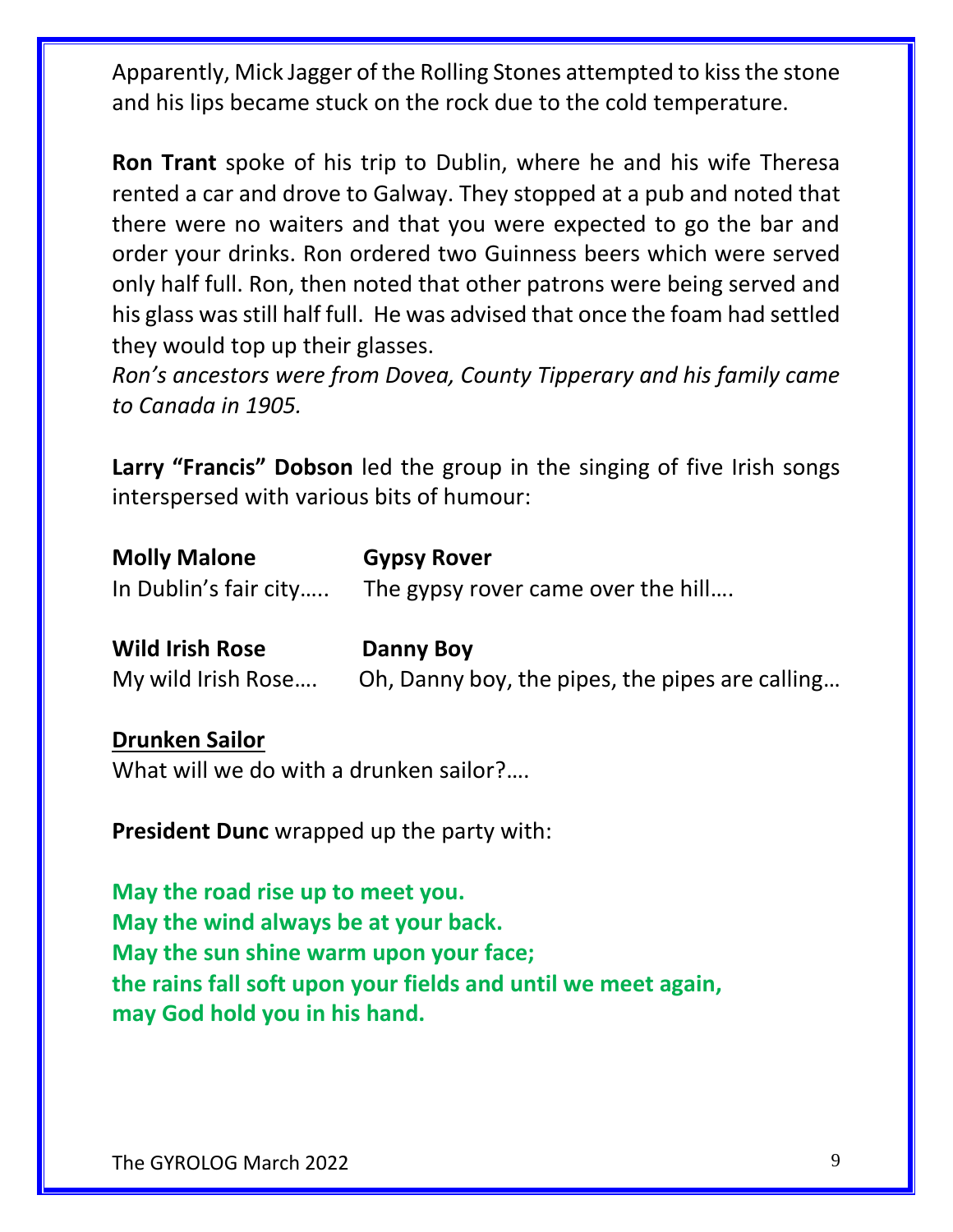

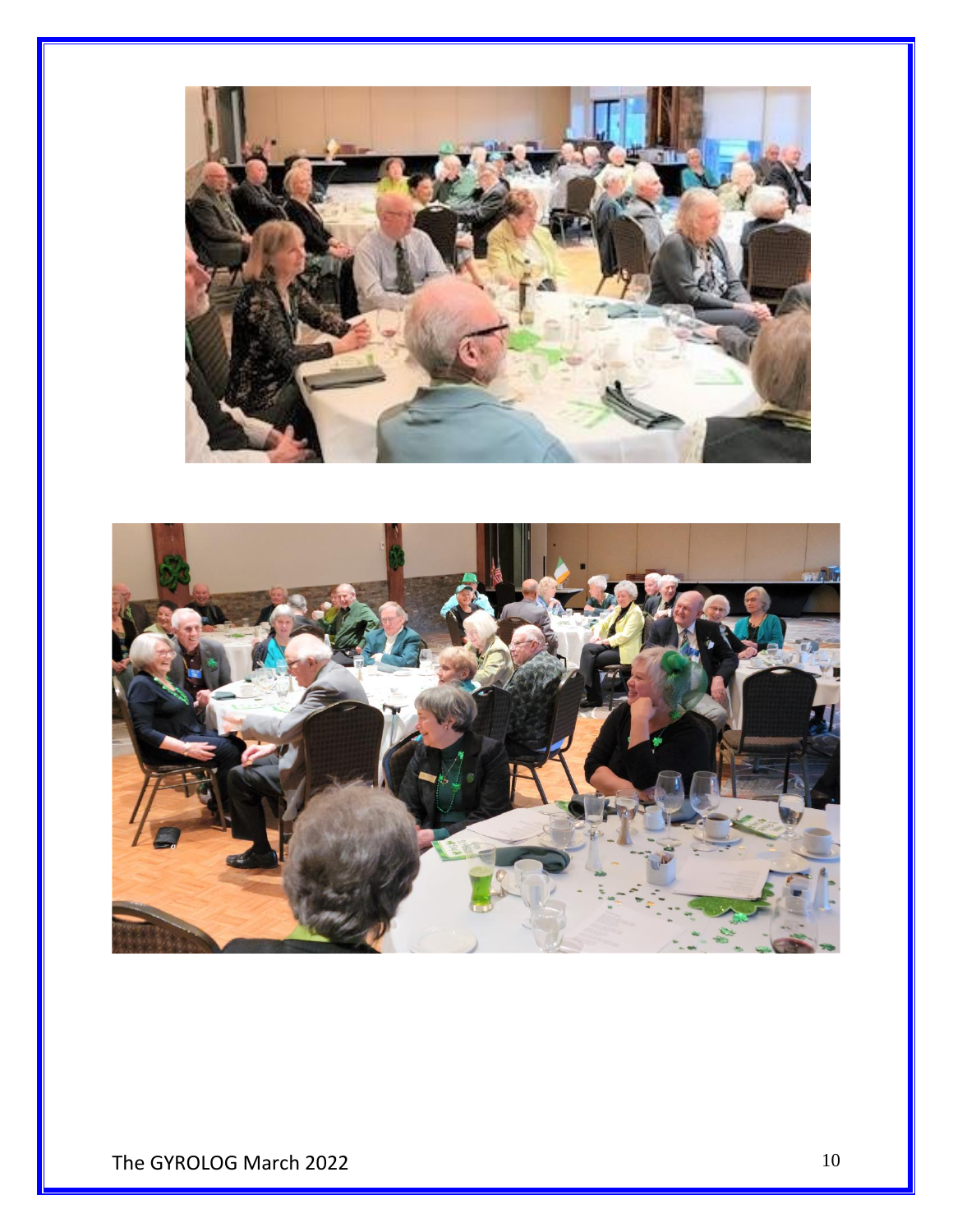

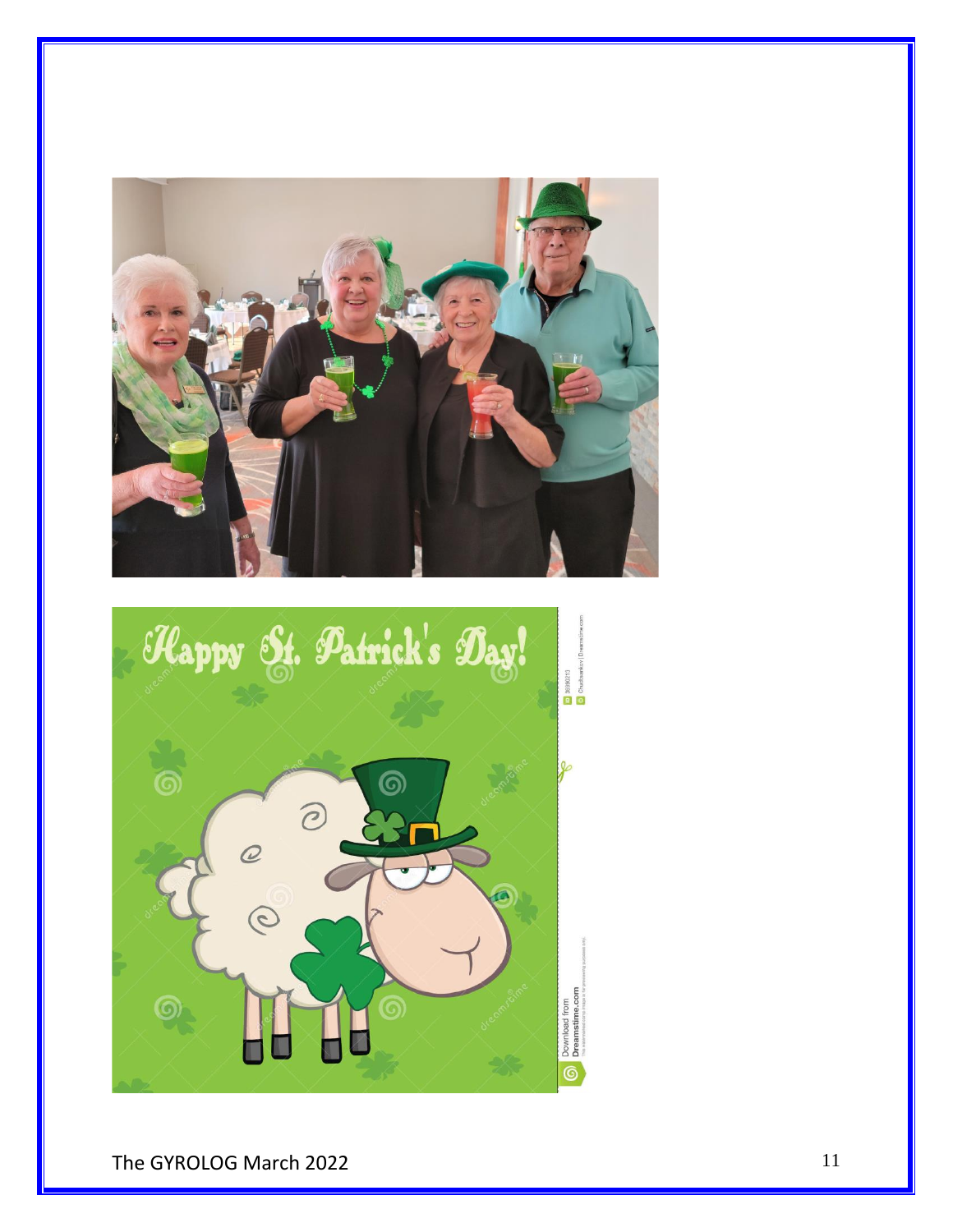

 **Ian Douglas Greig July 9th, 1941 – March 10th, 2022**

#### *Editor's Note:*

*It was my privilege to know and enjoy the friendship of Ian Greig. As President of our Club, Paulette and I attended the Gyro International Convention in Calgary in 2006 and were entertained by the Stampede City Club musical presentation in which Ian was an accomplished singer and dancer.*

*In June 2011, I attended the District VIII Convention in Wallace, Idaho. One of the highlights was the opportunity to sit in on the local shenanigans at radio station KWAL in nearby Osburn. The Wallace Gyro Club rented the use of the newsroom for the day, as part of the Annual Lead Creek Derby celebrations. Gyros were encouraged to sit in the news room and read out local ads and tell various jokes and other outrageous stories. Ian and I spent some quality time both on and off air. Ian's wife Joan joined us later in the afternoon and did a much better job of announcing and storytelling!*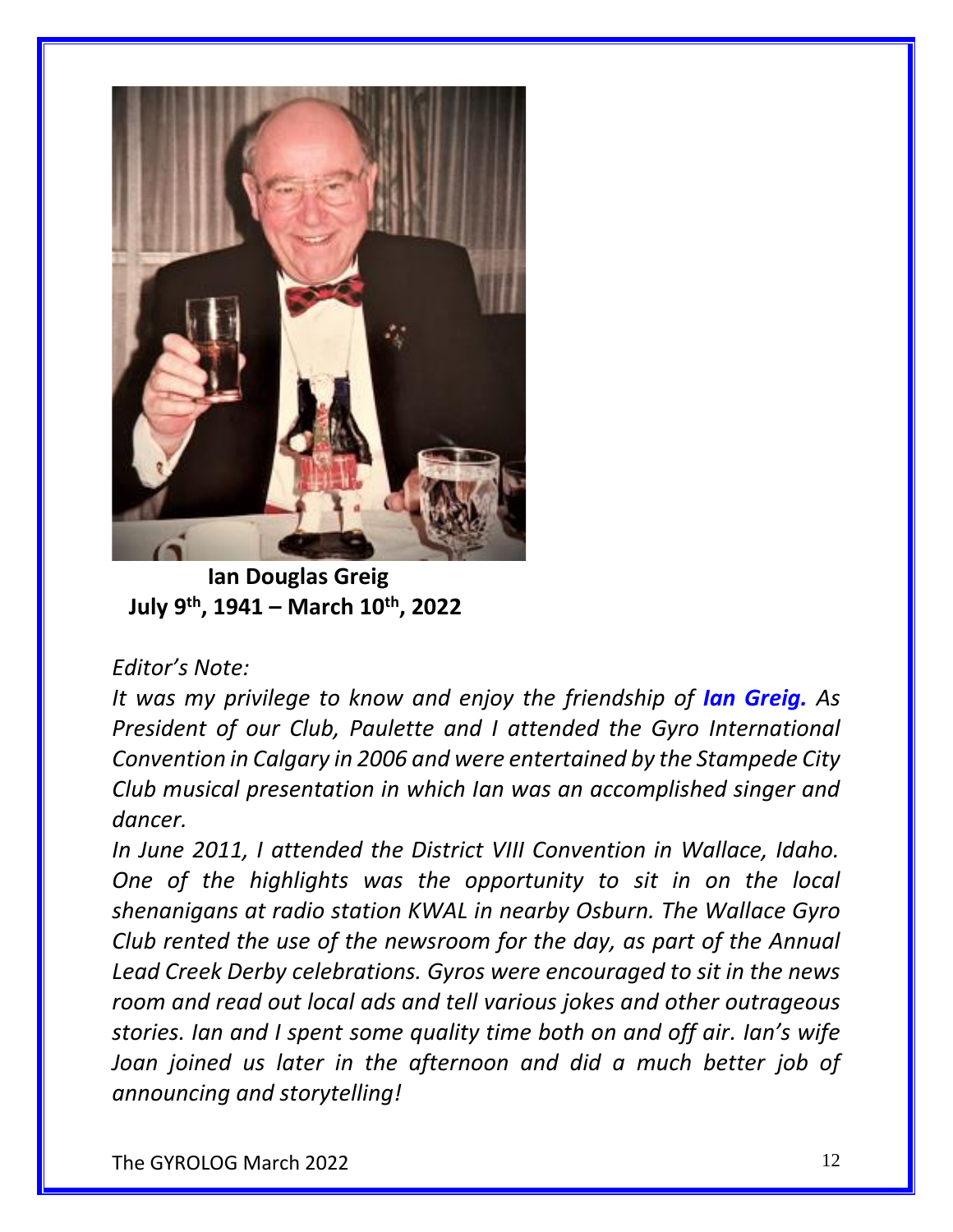## **Dick Nichols** reports on the **Hockey Pool Winners.**

| Game 11 February 2         |                | <b>Winners</b><br><b>First Period</b> |                                                  |                                                                                | Second             |                                         | Final                |                        |  |  |  |
|----------------------------|----------------|---------------------------------------|--------------------------------------------------|--------------------------------------------------------------------------------|--------------------|-----------------------------------------|----------------------|------------------------|--|--|--|
| <b>Oilers vs Capitals</b>  |                |                                       |                                                  |                                                                                |                    |                                         |                      |                        |  |  |  |
| <b>First Period</b>        | 3              | $\mathbf{1}$                          |                                                  | <b>Gary Campbell</b><br><b>Dan Hasinoff</b>                                    |                    | <b>Gyrettes</b>                         |                      |                        |  |  |  |
| <b>Second</b>              | 3              | $\overline{2}$                        |                                                  | <b>Ken Korchinski</b><br><b>Jack Ellis</b>                                     |                    |                                         | <b>Gary Campbell</b> |                        |  |  |  |
| <b>Final</b>               | 5              | 3                                     |                                                  | <b>Valerie Walker</b>                                                          |                    | Jacques LaFleur                         |                      | <b>Jack Little</b>     |  |  |  |
|                            |                |                                       |                                                  |                                                                                |                    |                                         |                      |                        |  |  |  |
| Game 12 February 26        |                |                                       | Winners<br><b>First Period</b>                   |                                                                                | Second             |                                         | Final                |                        |  |  |  |
| <b>Oilers vs Panthers</b>  |                |                                       |                                                  |                                                                                |                    |                                         |                      |                        |  |  |  |
| <b>First Period</b>        | $\mathbf{1}$   | $\overline{2}$                        |                                                  | <b>Dunc Mills</b><br>Sarra Dobson                                              |                    |                                         | Not Sold             |                        |  |  |  |
| <b>Second</b>              | 4              | $\overline{2}$                        |                                                  | <b>Gyro Benevolent Fund</b><br><b>Ted Ewanchuk</b><br><b>Sheldon Weatherby</b> |                    |                                         |                      |                        |  |  |  |
| <b>Final</b>               | 4              | 3                                     | <b>Everett Douglas</b>                           |                                                                                |                    | <b>Mike Matei</b>                       | <b>Bruce Swanson</b> |                        |  |  |  |
|                            |                |                                       |                                                  |                                                                                |                    |                                         |                      |                        |  |  |  |
| Game 13 March 5            |                |                                       | Winners                                          | <b>First Period</b><br>Second                                                  |                    |                                         | Final                |                        |  |  |  |
| <b>Oilers vs Canadiens</b> |                |                                       |                                                  |                                                                                |                    |                                         |                      |                        |  |  |  |
| <b>First Period</b>        | 1              | $\mathbf{2}$                          | <b>Gyro Benevolent Fund</b>                      |                                                                                |                    | Darren Read                             |                      | <b>Sharon Matei</b>    |  |  |  |
| <b>Second</b>              | $\overline{2}$ | 3                                     |                                                  | <b>Jack Ellis</b><br>Not sold                                                  |                    |                                         | <b>Emma Hastings</b> |                        |  |  |  |
| <b>Final</b>               | $\overline{2}$ | 5                                     | Jenelle McManus<br>Myrna Gerhart Samantha Molofy |                                                                                |                    |                                         |                      |                        |  |  |  |
|                            |                |                                       |                                                  |                                                                                |                    |                                         |                      |                        |  |  |  |
| Game 14 March 12           |                | Winners<br><b>First Period</b>        |                                                  | Second                                                                         | Final              |                                         |                      |                        |  |  |  |
| <b>Oilers vs Lightning</b> |                |                                       |                                                  |                                                                                |                    |                                         |                      |                        |  |  |  |
| <b>First Period</b>        | $\mathbf{1}$   | $\mathbf 0$                           |                                                  | <b>Care Mazzuca</b>                                                            |                    | Barbara Walker                          |                      | <b>Val Pohl</b>        |  |  |  |
| <b>Second</b>              | $\overline{2}$ | $\mathbf 0$                           |                                                  |                                                                                |                    | <b>Marlene Ramsey Sheldon Weatherby</b> |                      | David Ross             |  |  |  |
| <b>Final</b>               | 4              | $\mathbf{1}$                          |                                                  | <b>Jim Lochhead</b>                                                            |                    | <b>Bruce Swanson</b>                    |                      | <b>Walter Yakimets</b> |  |  |  |
|                            |                |                                       |                                                  |                                                                                |                    |                                         |                      |                        |  |  |  |
| Game 15 March 19           |                | Winners<br><b>First Period</b>        |                                                  |                                                                                |                    | Second<br>Final                         |                      |                        |  |  |  |
| <b>Oilers vs Devils</b>    |                |                                       |                                                  |                                                                                |                    |                                         |                      |                        |  |  |  |
| <b>First Period</b>        | 1              | $\mathbf{1}$                          |                                                  | <b>Dunc Mills</b>                                                              |                    | <b>Leon Lubin</b>                       |                      | <b>Sharon Matei</b>    |  |  |  |
| <b>Second</b>              | $\overline{2}$ | $\mathbf{1}$                          |                                                  | <b>Alan Rusler</b>                                                             |                    | Not sold                                | <b>Jim Lepp</b>      |                        |  |  |  |
| <b>Final</b>               | 6              | $\overline{2}$                        | <b>Marty Larson</b>                              |                                                                                | <b>Bev Russell</b> | <b>Craig Russell</b>                    |                      |                        |  |  |  |

#### **"Fast Fred"**